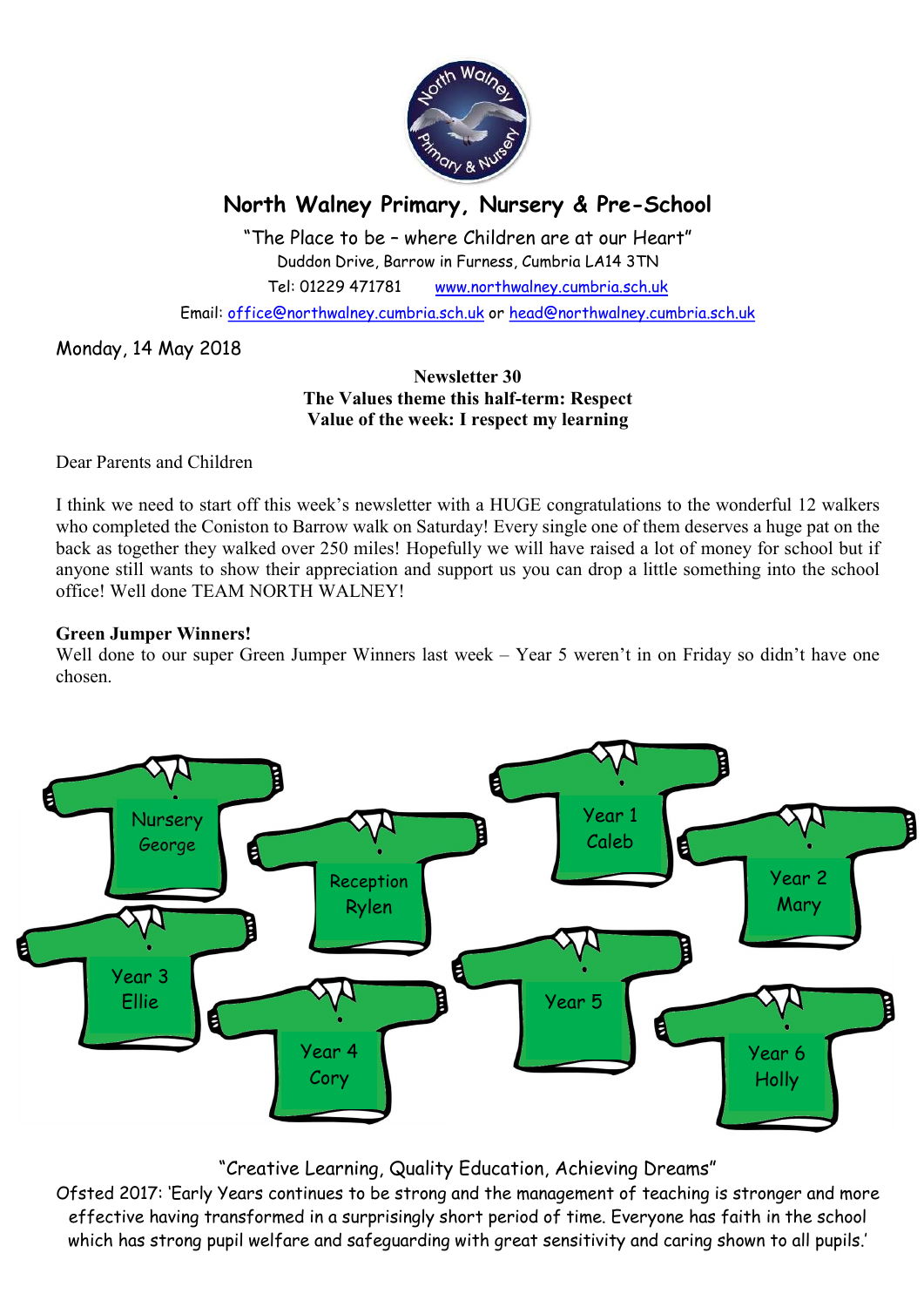## Food Bank Appeal

Don't forget - the Foodbank is desperately short of certain food items and we would like to help them as much as possible. Therefore we have decided to have a non-uniform day on Friday  $18<sup>th</sup>$  May and would like to ask for donations of pasta sauces, tins of vegetables or fruit, UHT milk, tuna, custard, rice pudding and anything else you can send in that doesn't have a short use by date. Thank you everyone for helping out with this appeal  $- I$ am sure we will all do what we can.



## Karate is back on this week!

Please make sure your child knows and is ready to join in again this week – thank you!

## Water Park trips for Year 1 and 2

The first trip was wonderful and the children loved every minute of it – how lucky we are to have trips like this happening! The next date is on  $24<sup>th</sup>$  May for the children who haven't yet been in Year 1 and 2. Full payment of £15 is needed before the day please! Thank you!





#### Class Photos  $-25$ <sup>th</sup> May

Class photos are taking place on Friday  $25<sup>th</sup>$  May – the last day of this half-term. Please make sure they are wearing their school jumper and look as beautiful as they can so we all look good in the photos…this year I am hoping to be there for them as well!

## And finally…

Please make sure all payments for London and Waterpark are in before the days of their trips and as we approach half-term, please make sure any other bills are paid and up to date. Please note that we finish at normal time on Friday  $25<sup>th</sup>$  May and then start back at school on Monday  $4<sup>th</sup>$  June.

Yours sincerely,

Paul Slater